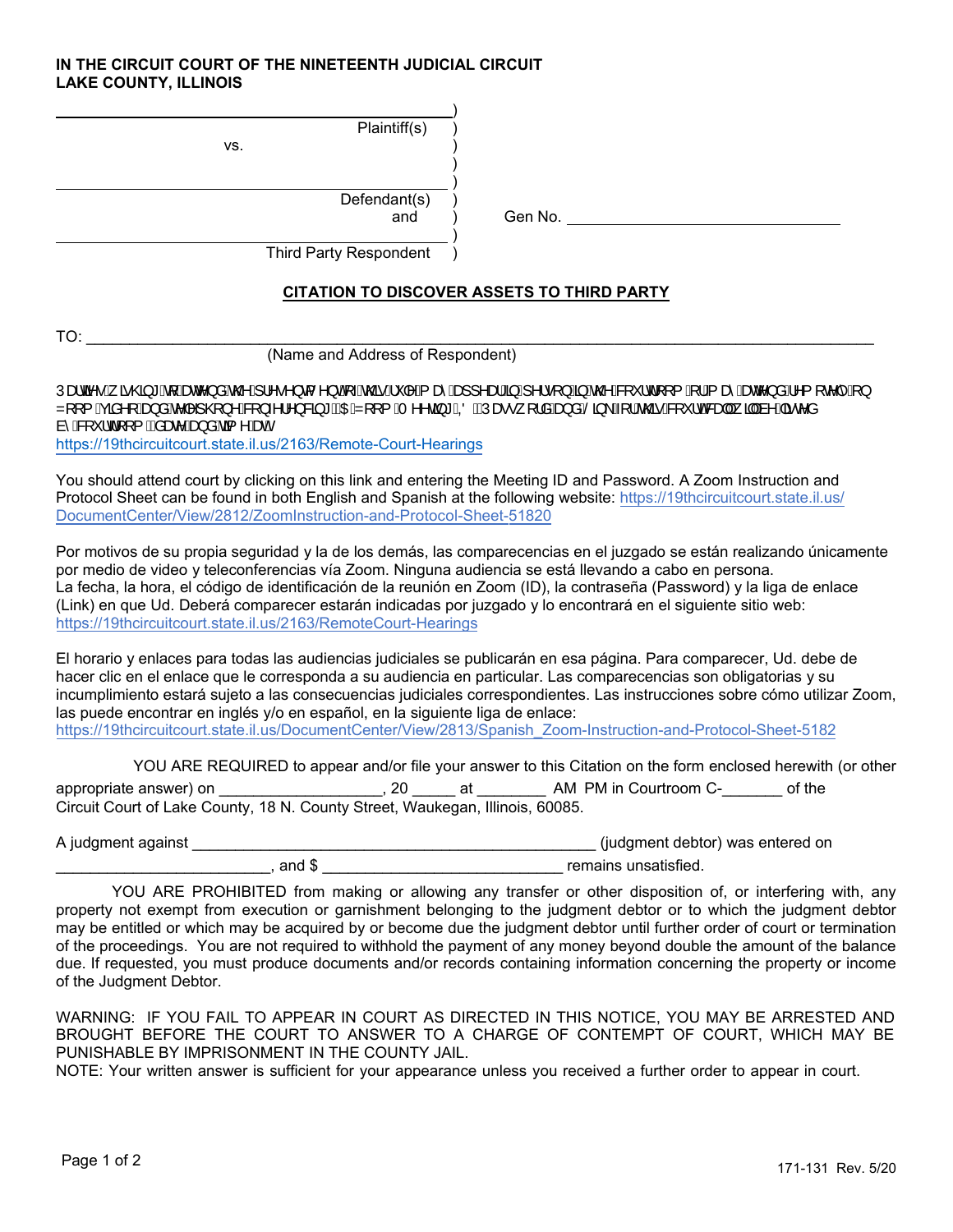## CERTIFICATE OF ATTORNEY OR JUDGMENT CREDITOR

|                             |  | Balance Due \$ ____________________                                                                                     |
|-----------------------------|--|-------------------------------------------------------------------------------------------------------------------------|
|                             |  |                                                                                                                         |
|                             |  |                                                                                                                         |
| Case No. _________________  |  |                                                                                                                         |
| herein is true and correct. |  | The undersigned certifies, under penalties provided by law pursuant to 735 ILCS 5/1-109, that the information contained |
| Prepared by:                |  |                                                                                                                         |
|                             |  |                                                                                                                         |
|                             |  |                                                                                                                         |
|                             |  |                                                                                                                         |
|                             |  |                                                                                                                         |
|                             |  | Clerk of Court                                                                                                          |
|                             |  |                                                                                                                         |

NOTE: A copy of this Citation and Notice must be mailed to the Defendant within 3 days of service, and a Certificate of Mailing must be signed and e-filed with the clerk.